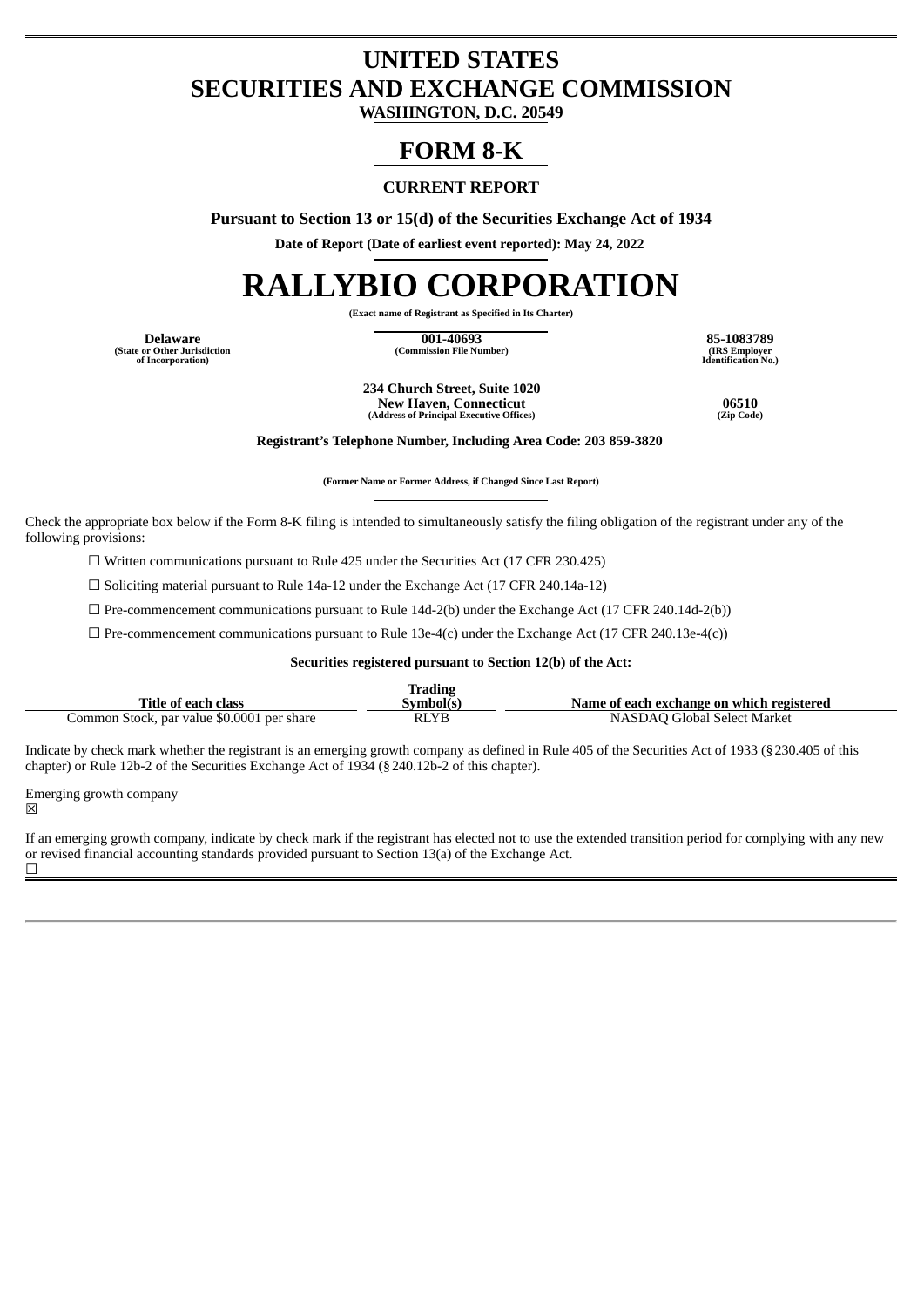#### **Item 5.07. Submission of Matters to a Vote of Security Holders.**

Rallybio Corporation (Rallybio) held its annual meeting of shareholders on May 24, 2022. The results of the matters voted on by the shareholders are set forth below.

1. The following nominees were elected to the Board of Directors as Class I directors for terms expiring at the 2025 annual meeting of shareholders.

|                    | For        | Withheld  | <b>Broker Non-Votes</b> |
|--------------------|------------|-----------|-------------------------|
| Martin W. Mackay   | 16.028.966 | 297.302   | 1.720.648               |
| Kush M. Parmar     | 15.217.584 | 1,108,684 | 1.720.648               |
| Paula Soteropoulos | 16,037,821 | 288,447   | 1.720.648               |

2. The shareholders ratified the appointment of Deloitte and Touche LLP as the independent registered public accounting firm for Rallybio for the fiscal year ending December 31, 2022.

| ⊬∩ד<br>T. OT<br>$\sim$ $\sim$  | 1011221<br>. .              | ---- |
|--------------------------------|-----------------------------|------|
| $\sim$<br>$\Omega$<br>u<br>LU. | $\sim$ $\sim$ $\sim$<br>しつし | 508  |